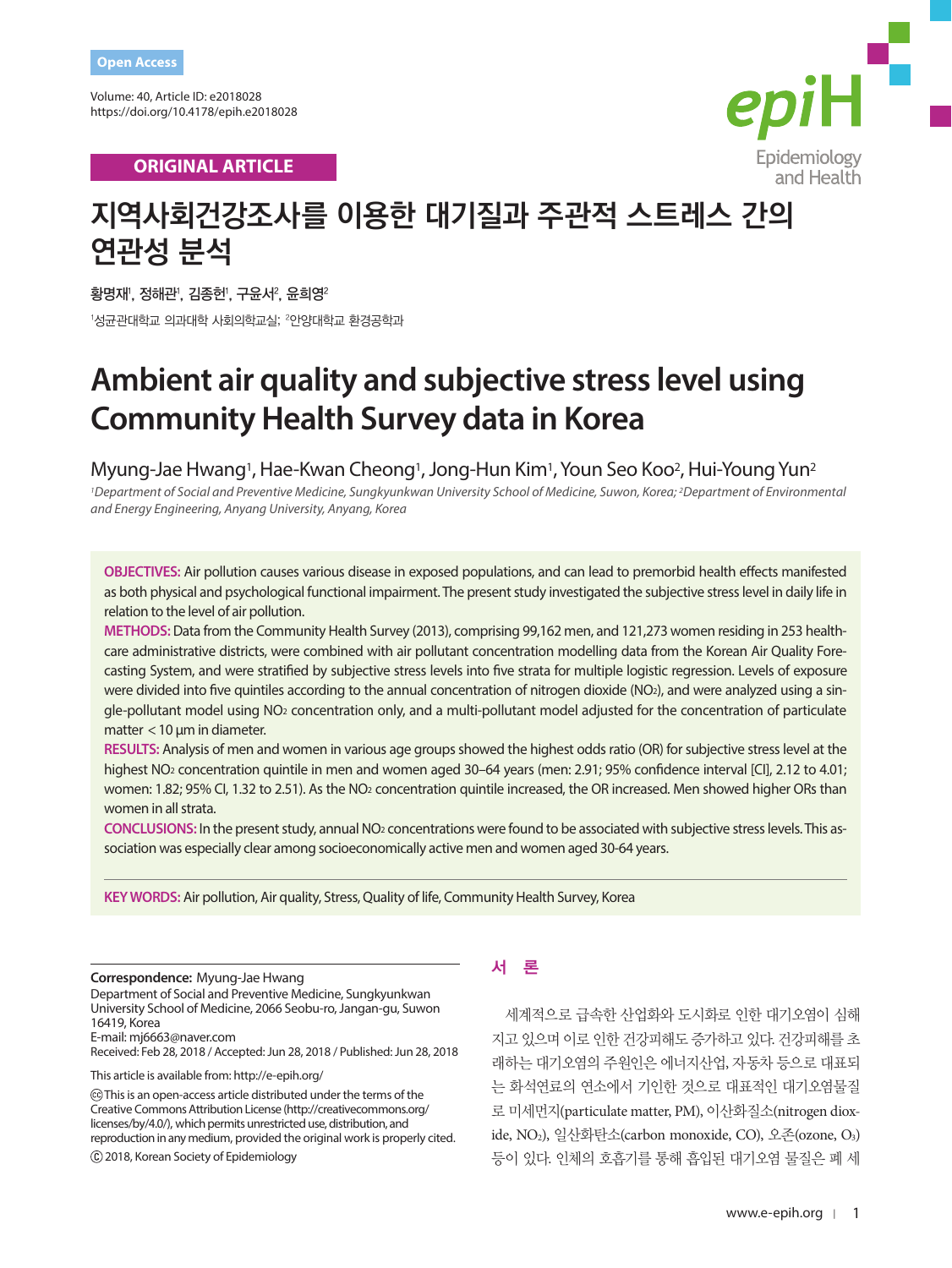출로 인한 지속적인 손상은 폐암을 유발한다. 흡입된 입자는 혈류 를 타고 전신 염증반응을 일으켜 혈관과 혈액 응고 작용에도 영향 을 주게 되어 자율신경계에 급성 영향을 미칠 수 있다[1]. 대기오염 물질은 당뇨와 고혈압과 같은 대사질환이나 심혈관질환을 악화 시킬뿐아니라최근에는우울증, 자폐스펙트럼장애, 알츠하이머 병 및 파킨슨병과 같은 신경퇴행성질환에도 영향을 미친다고 보 고되고 있다[2-5]. 2012년, 세계보건기구(World Health Organization, WHO)는 세계적으로 대기오염을 포함한 공기오염으로 인한 사망자 수가 연간 약 7백 만 명에 이를 것으로 추산하였는데, 이는 전체 사망 인구의 약 12.5%에 해당된다[6]. 대기오염은 공중보건 의 주요 위험요인 중 하나로 부각되고 있으며 개발도상국뿐만 아 니라 선진국에서도 건강피해로 인한 지속적인 보건학적 문제를 야기하며 관심이 커지고 있다. 국내외에서 대기오염 노출로 인한 사망 및 질병 발생에 대한 다양한 연구가 진행되고 있다.

그러나 대부분의 연구들은 대기오염 노출로 인한 사망, 질환 발 생 및 이환과 같은 지표에 집중되어 있다. 인체는 대기오염에 노출 되면 건강관련 질환이 발생하거나 및 이환 수준으로 진행되기 전 에도 신체적 및 정신적 기능 감소가 야기될 수 있다. 이러한 영향 은일상생활에서느끼는감정상태에반영될수있고, 불쾌감, 스트 레스, 성가심, 분노, 나아가 건강관련 삶의 질 수준까지도 영향을 미칠 수 있다. 2000년, SAPALDIA (The Swiss Study on Air Pollution and Lung Diseases in Adults)팀에서 9,651명을 대상으로 PM10과 NO2농도에 따른 'annoyance (성가심)'를 점수화 하여 분 석한 결과, 노출 농도가 높아질수록 점수가 높아지는 강한 상관관 계를 보였다(r>0.85)[7]. 이처럼 대기오염 노출은 개인의 주관적 감정상태에 영향을 미칠 수 있다. 역학적으로 대기오염 노출에 따 라 불쾌감, 스트레스 등의 주관적 및 객관적인 감정척도 간의 연관 성은 집단의 수준에서 지역 내 대기질 등급을 매기는 중요한 지표 로 이용될 수 있다. 대기오염으로 인한 질병의 발생률과 사망률뿐 만 아니라 주관적 감정상태, 나아가 건강관련 삶의 질 척도는 지역 간의 다양하고 복잡한 환경 조건의 지표로 고려되어야 하며, 환경 정책의 이행을 평가하는 데 유용한 지표로 활용될 수 있다. 기존 대기오염 건강영향 연구들은 대부분 측정점을 기준으로 하여 대 도시지역에 국한된 연구를 수행하였다. 상대적으로 면적이 좁고 월경성 오염물질의 영향이 높은 국내 대기오염의 특성을 감안할 때, 대기오염 연구에 있어서 농촌지역을 포함한 전국적인 차원의 연구가 필요하다. 특히 노령인구의 비율이 높은 농촌지역은 대기 오염의 피해가 상대적으로 클 수 있는 점을 감안하여야 한다.

지역사회건강조사는 253개 보건행정단위를 기준으로 매년 시 행되는 대표성이 뛰어난 건강행태조사로써 지역보건의료계획을 수립하는 데 유용한 자료로 활용되고 있다. 매년 높은 수준의 조 사 질 관리와 체계화된 조사 방법으로 시행되고 있고, 객관성 높 은 자료로 이용된다[8]. 그러나 국내 기존 측정자료는 행정지역을 기준으로 볼 때 대도시 등 일부지역에 국한되어 있으므로 전국적 인 수준에서 대기오염 자료와 건강자료를 연계하여 분석하는데 어려움이 있었다. 이를 극복하기 위해 측정점이 없는 지역을 포함 한 전국의 대기오염도를 동일한 방법으로 평가한 자료가 필요하 다. 본 연구에서는 전국을 대상으로 동일한 지역별로 산출한 대기 오염 노출 자료를 이용하여 연평균 대기오염 농도에 따른 주관적 스트레스수준의영향을평가하고자하였다.

epiH

Epidemiology<br>and Health

## 연구방법

### Data source

본 연구에서는 대기오염 노출로 인한 스트레스의 영향을 분석 하기 위해 매년 전국에서 253개 보건행정단위를 기준으로 시행되 는 지역사회건강조사 통계자료를 이용하였다. 지역사회건강조사 는 2008년 이후 1차(표본지점), 2차(표본가구)를 통해 확률표본 추출된 만 19세 이상의 모든 주민을 대상으로 전국 시·군·구에서 시행되는 통계조사이다. 지역사회건강조사는 크게 개인 설문조 사와 가구 설문조사로 구성되어 있고, 건강행태, 이환, 의료이용, 교육 및 경제활동 등 지역간 건강수준을 평가하고 객관성 높은 지 역보건통계를 산출하여 지역보건의료의 개선과 발전을 위해 좋 은자료로사용되고있다[9].

현재 국내에는 지역사회건강조사의 보건소 관할 시·군·구 단위 의 대기오염 노출 데이터가 없다. 이러한 한계점은 보완하기 위해 본 연구의 대기오염 노출 데이터로는 국내의 기존 대기환경자료 대신 시·군·구 단위로 산출된 3차원 대기화학수송모델을 이용하 여 산정된 Korean Air Quality Forecasting System (KAQFS) 자료 를 이용하였다. 화학수송모델은 크게 기상모델링, 배출량모델링, 화학수송모델링으로 구성되어 있다. 기상모델링은 WRF (Weather Research Forecasting) 모델을 이용하여 시간별, 격자별로 바람 장, 온ㆍ습도장을 비롯한3차원자료를 생성하였고, 생성된 기상자 료를 배출량모델링과 화학수송모델링의 입력자료로 이용하였다. 배출량모델링은미국환경보호청(US EPA)에서제공하는SMOKE (Sparse Matrix Operator Kernel Emissions)를 이용하여 기상자 료와 각 배출원의 특성을 고려하여 대기질 모델링에 적용할 수 있 는 화학종별, 시간별, 공간별 배출량을 생성하였다. 화학수송모델 링에는 CMAQ (Community Multiscale Air Quality)모델을 이용 하였다. 기상자료의 기상인자와 배출량 모델에서 산정된 화학종 별, 시간별, 공간별 배출량을 활용하여 3차원 이류확산방정식을 수치적으로 풀어 3차원 공간상에서 매 시간별 오염물질농도를 계 산하였다. 수치예보 모델에서 정확도를 개선하기 위해서는 초기 장을 설정하는 것이 매우 중요한데, 기존 화학수송모델은 국내 측 정자료를 활용하지 않고 이전 시간의 모델 산출 결과를 그대로 초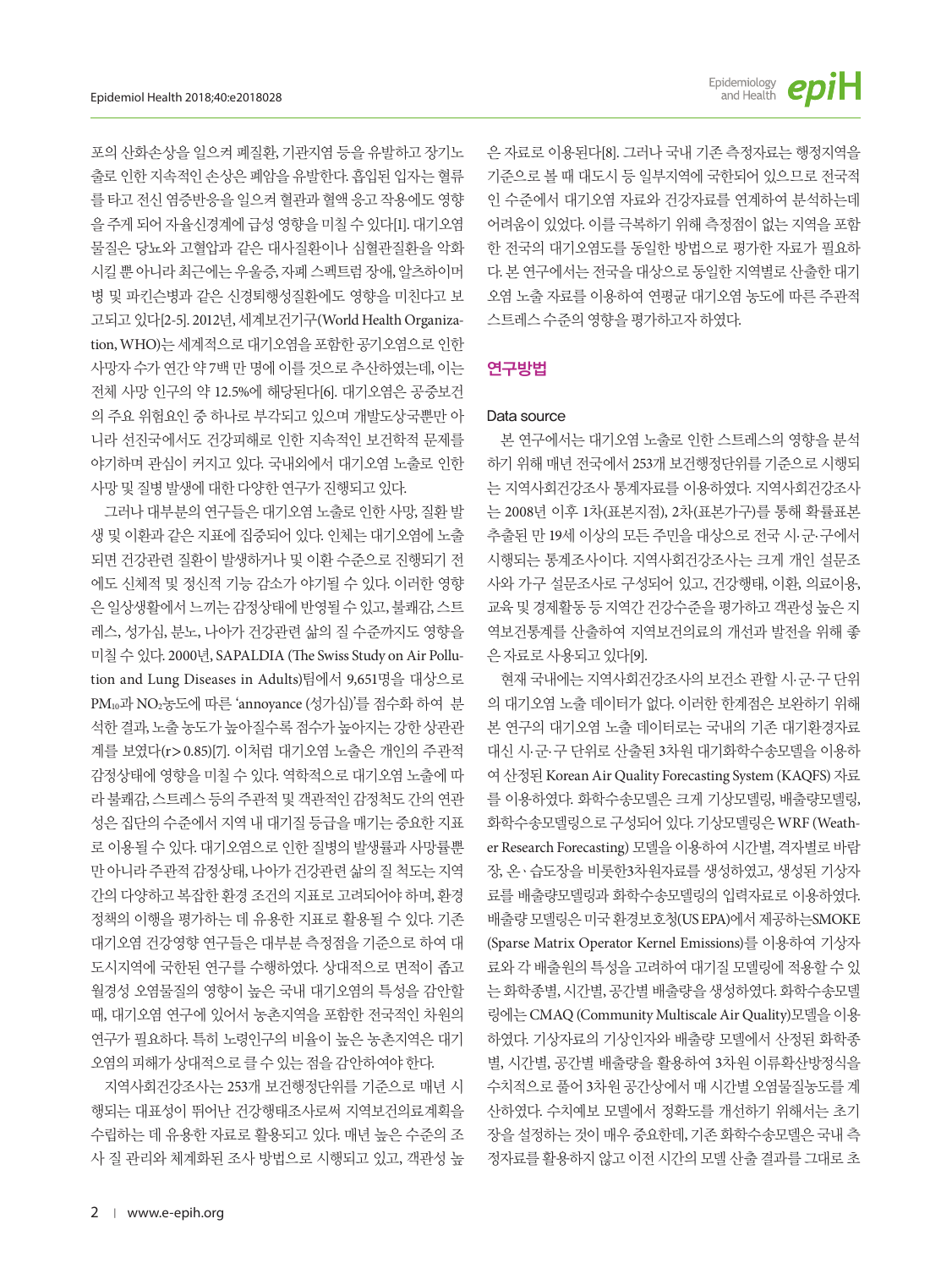기장으로 사용하고 있다. 따라서, 자료동화방법을 적용하여 모델 링 동격자상에 불규칙적으로 분포한 관측치들이 존재하는 경우 에 하나의 모델 값 격자점을 둘러싼 영향 반경 내 존재하는 측정 치를 이용하여 모델 값(초기장)을 보정하였다. 최종적으로 화학 수송모델에 자료동화방법을 적용하여 대기오염 물질농도를 계산 하였다. 산출된 결과는 수도권의 경우 3 km×3 km, 그외 지역은 9 km×9 km 격자 단위로 생성하였다. 이렇게 생성된 결과는 253 개 시군구의 경계영역에 따라 각 행정구역별 가중평균치를 산출 하여 적용하였다. 우리는 253개 보건행정단위로 산출된 모델링자 료를 이용하여 각 지역의 연평균 NO2와 PM10농도를 산정하여 대 상자의 거주지 주소와 매칭하여 데이터를 결합하였다. 현재 가용 한 2013년 모델링자료를 이용하였다.

#### Measurement of variables

본 연구에서는 종속 변수로 '정신건강' 영역에 해당하는 주관 적 스트레스 수준 문항을 이용하였다. 주관적 스트레스 수준은 '대단히 많이 느낀다', '많이 느끼는 편이다', '조금 느끼는 편이다', '거의 느끼지 않는다'로 4단계 문항으로 되어 있다. 전체 대상자를 남성, 여성으로 나누어 30세 미만, 30세 이상 65세 미만, 65세 이상 으로 층화 하였고, 연간 가구 총소득, 최종학력, 혼인상태, 흡연상 태, 경제활동 유무, 하루 평균 수면시간, 주관적 건강수준을 보정 하였다. 가구 조사 문항 중 연간 가구 총소득은 임금, 부동산소득, 연금이자, 정부 보조금 등 모든 수입을 합쳐 최근 1년 동안 가구의 총 소득(단위: 만원)을 산출한 값으로 자연로그를 취하여 보정변 수로 하였다. 최종학력은 '대학교 이상', '고등학교 졸업', '무학, 서 당 및 한학, 초등학교, 중학교 졸업' 로 분류하였다. 혼인상태는 '미 혼', '배우자가 있으며 함께 살고 있음', '배우자가 있으나 함께 살고 있지않음, 배우자사망으로인한배우자가없음, 이혼으로배우자 가없음'로분류하였다. 흡연상태는'피운적없음', '과거에는피웠 으나 현재 피우지 않음', '가끔 피움, 매일 피움' 로 분류하였다. 현 재 경제활동 유무는 '예', '아니오' 로 분류하였고, 하루 평균 수면 시간은 '6시간 미만', '6시간 이상 8시간 미만', '8시간 이상' 로 분 류하였다. 주관적 건강수준은 응답보기에 따라 '매우 좋음', '좋 음', '보통', '나쁨', '매우 나쁨' 로 분류하였다. 각 변수에 따라 비해 당, 응답거부에 응답한 대상자를 제외한 결과, 남성 99,162명, 여성 121,273명으로총 220,435명을대상으로분석하였다.

우리는 조사대상자의 현재 거주지 주소의 253개 보건행정 단위 변수를 이용하여 연평균 NO<sub>2</sub>, PM10, 연평균기온, 연평균습도를 매 칭하여결합하였다. 전체대상자를남성, 여성으로분류하여각그 룹에서 NO2농도와 PM10농도를 20 percentile에 따라 5분위로 나 누었다. 남성과 여성 전체 대상자의 각 그룹에서 NO2과 PM10농도 를5분위로 나누어 노출수준을 독립변수로 고려한 single-pollutant model과 독립변수로 NO2노출에 따른 PM10농도를 보정한 multi-pollutant model로 나누어 분석하였다. 각 model에서 연평 균 기온, 연평균 강수량, 연간 가구 총소득, 연령, 혼인상태, 흡연상 태, 최종학력, 현재 경제활동 여부, 주관적 건강수준, 하루 평균 수 면시간을 보정하여 분석을 시행하였다. 남, 여 그룹에서 인구사회 학적 연령에 따라 30세 미만, 30세 이상 65세 미만, 65세 이상으로 분류하여 대기오염 노출로 인한 주관적 스트레스 수준을 분석하 였다.

#### Statistical analysis

주관적 스트레스 상태는 정도에 따라 '대단히 많이 느낀다', '많 이 느끼는 편이다', '조금 느끼는 편이다', '거의 느끼지 않는다' 4가

#### **Table 1.** Characteristics of the study subjects

| Characteristics                       | Men<br>$(n=99,162)$            | Women<br>$(n=121,273)$         |
|---------------------------------------|--------------------------------|--------------------------------|
| NO <sub>2</sub> (ppb)                 | 19.0±9.4                       | 19.0±9.4                       |
| $PM_{10} (µg/m^3)$                    | $43.2 \pm 6.4$                 | $43.2 \pm 6.4$                 |
| Temperature (°C)                      | $12.3 \pm 1.6$                 | $12.3 \pm 1.6$                 |
| Humidity (%)                          | $72.3 + 5.0$                   | $72.2 + 5.0$                   |
| Income (10 <sup>4</sup> KRW)          | 3,769.4±2,871.6                | 3,505.1±2,897.0                |
| Age (yr)                              |                                |                                |
| $30$                                  | 11,013 (11.1)                  | 12,880 (10.6)                  |
| 30-64                                 | 63,746 (64.3)                  | 73,690 (60.8)                  |
| $\geq 65$                             | 24,403 (24.6)                  | 34,703 (28.6)                  |
| Marriage                              |                                |                                |
| Not married                           | 17,848 (18.0)                  | 14,555 (12.0)                  |
| Married                               | 73,176 (73.8)                  | 77,598 (64.0)                  |
| Divorced or death of a spouse         | 8,138 (8.2)                    | 29,120 (24.0)                  |
| Cigarette smoking                     |                                |                                |
| Never                                 | 24,224 (24.4)                  | 114,681 (94.6)                 |
| Past                                  | 33,971 (34.3)                  | 2,905(2.4)                     |
| Current                               | 40,967 (41.3)                  | 3,687(3.0)                     |
| <b>Educational level</b>              |                                |                                |
| College or above                      | 39,157 (39.5)                  | 34,795 (28.7)                  |
| High school<br>Middle school or below | 31,373 (31.6)<br>28,632 (28.9) | 31,819 (26.2)<br>54,659 (45.1) |
| Economic activity                     |                                |                                |
| Yes                                   | 76,407 (77.1)                  | 62,691 (51.7)                  |
| <b>No</b>                             | 22,755 (22.9)                  | 58,582 (48.3)                  |
| Subjective health status              |                                |                                |
| Very good                             | 7,677 (7.7)                    | 5,202(4.3)                     |
| Good                                  | 36,430 (36.7)                  | 35,855 (29.6)                  |
| Usual                                 | 38,495 (38.8)                  | 49,787 (41.1)                  |
| Bad                                   | 12,817 (12.9)                  | 23,298 (19.2)                  |
| Very bad                              | 3,743 (3.9)                    | 7,131 (5.8)                    |
| Sleeping hours (hr/d)                 |                                |                                |
| <6                                    | 21,454 (21.6)                  | 27,349 (22.6)                  |
| $6 - 8$                               | 62,585 (63.1)                  | 71,447 (58.9)                  |
| $\geq 8$                              | 15,123 (15.3)                  | 22,477 (18.5)                  |

Values are presented as mean±standard deviation or number (%).  $NO<sub>2</sub>$ , nitrogen dioxide; ppb, parts per billion; PM<sub>10</sub>, particulate matter <10 μm in diameter; KRW, Korean won.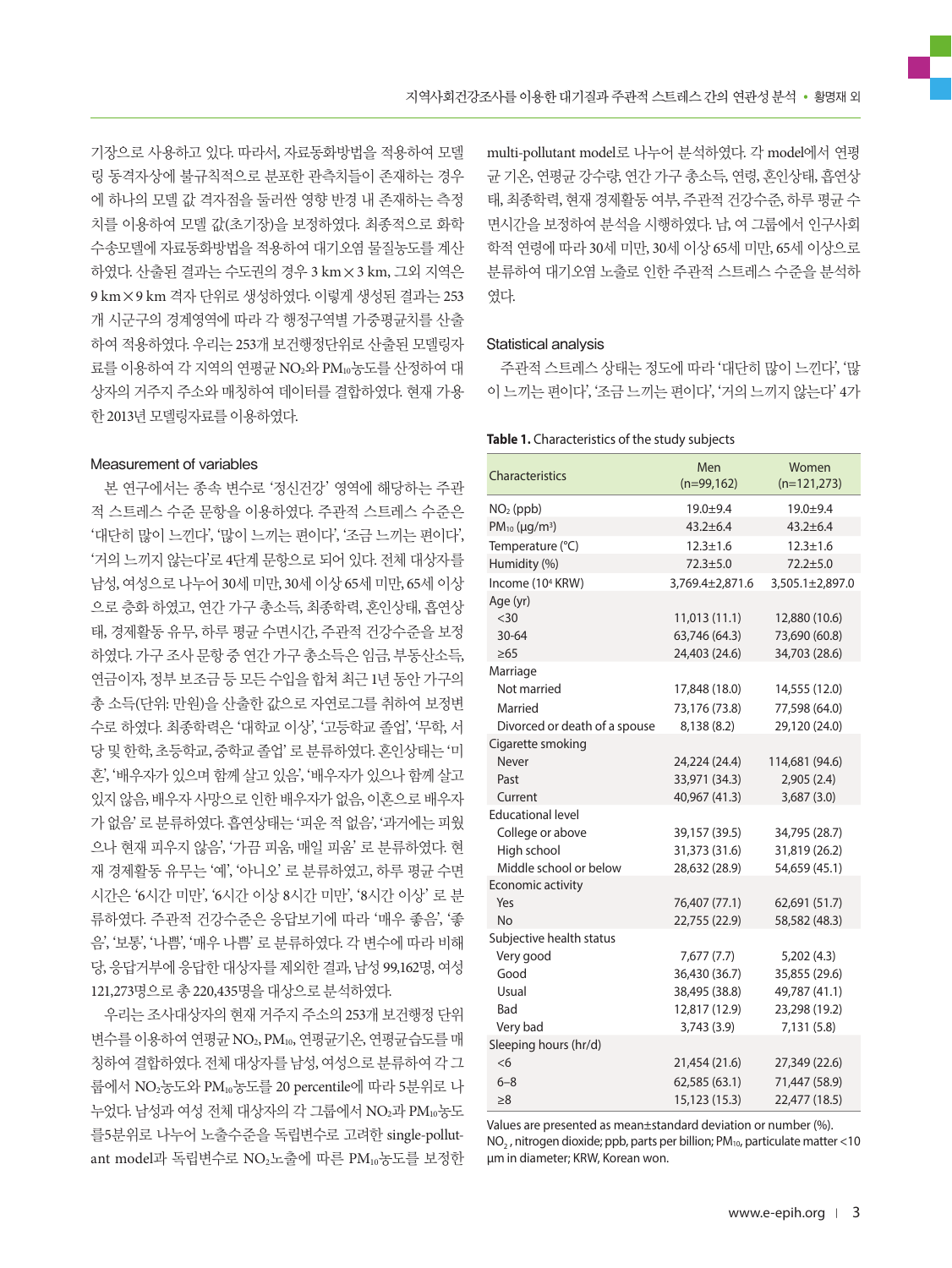

지 단계로 분류되어 있고, 이를 범주화하였다. 대기오염 노출 농도 가 가장 낮은 그룹을 기준으로 각 노출 분위에서 '거의 느끼지 않 는다'에 응답한 대상자를 기준으로 오즈비(odds ratio, OR)를 산 출하였다. 종속변수가3개 이상인 경우이므로 다항로지스틱회귀 분석(multinomial logistic regression)을 시행하였다. 본 연구에서 통계분석은SAS 9.4와R version 3.3.2를 이용하였고, 95% 신뢰구 간을제시하였다. 유의수준은 0.05로설정하여통계검정하였다.

## IRB

본 연구는 성균관대학교 연구윤리위원회의 (IRB #2018-01-011) 심사승인을받았다.

#### 연구결과

2013년 지역사회 건강조사를 이용하여 대기오염 노출로 인한



**Figure 1.** Concentration of annual average (A) nitrogen dioxide (NO<sub>2</sub>) and (B) particulate matter <10 μm in diameter (PM<sub>10</sub>) in 2013 by 253 administrative regions. Average annual concentration of the NO<sub>2</sub> was estimated by Community Multiscale Air Quality model and synchro-**Figure 1. Concentration of annual average NO2 and PM10 (a)** in 2013 by 253 administrative regions (unit: ppp).  $\frac{1}{2}$ **Average annual concentration of the NO2 was estimated by CMAQ model and synchronized by air post measurement data.** 



Figure 2. Subjective stress level in association with NO<sub>2</sub> concentration by 20 percentiles in multi-pollutant model by gender. OR, odds ratio; CI, confidence interval; PM10, particulate matter <10 μm in diameter. 1ORs were estimated by multinomial logistic regression adjusted for temperature, humidity, income, age, marriage, cigarette smoking, educational level, economic activity, subjective health status, sleeping hours and annual average concentration of PM<sub>10</sub>. <sup>2</sup>Level of subjective stress: 1, 'I feel stress little'; 2, 'I feel stress much', 3: 'I feel stress very much' .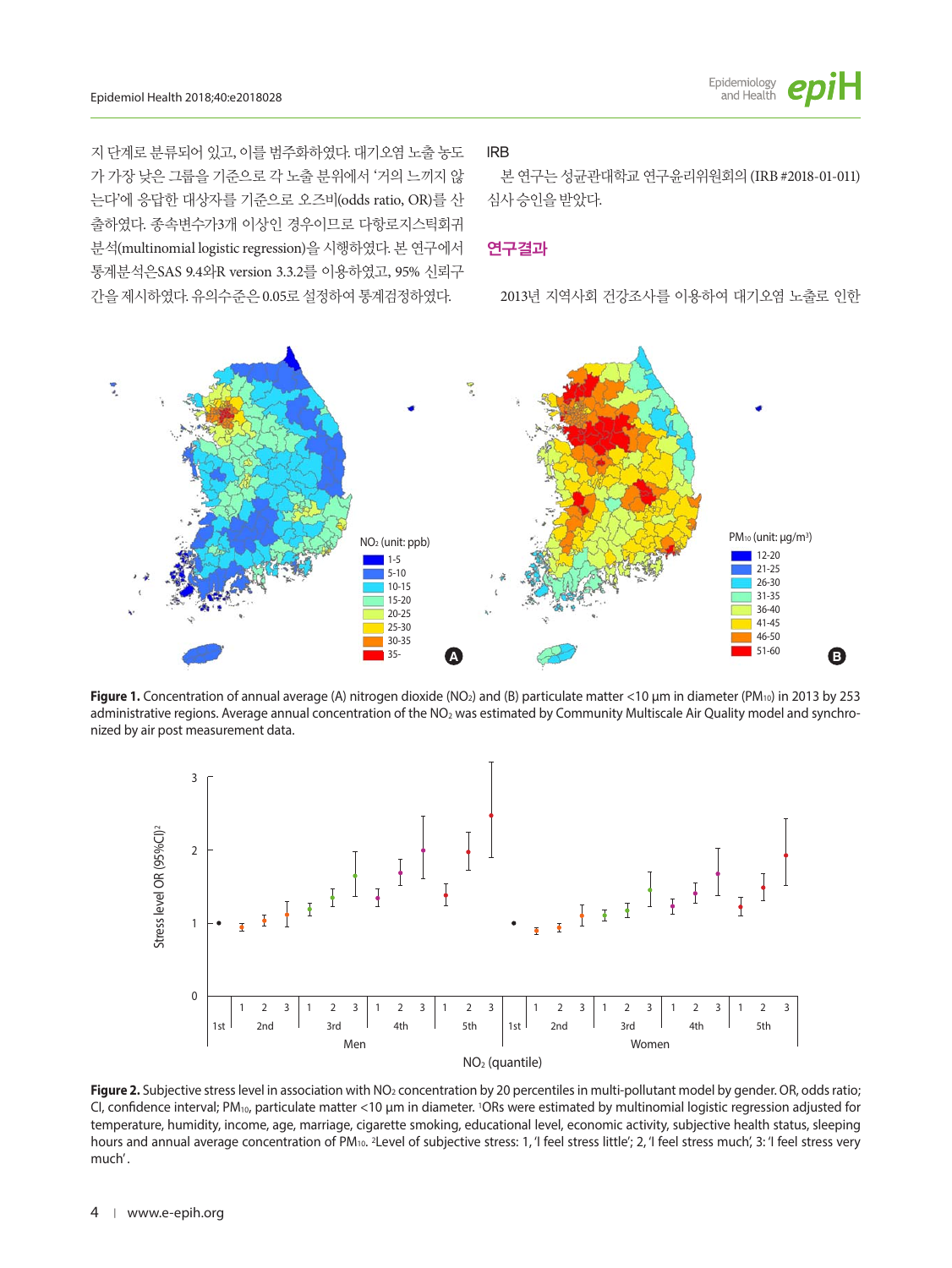| Age (yr)  | NO <sub>2</sub><br>(percentile) <sup>2</sup> | Stress level <sup>3</sup> | Single-pollutant    |                   |                   | Multi-pollutant <sup>4</sup> |  |
|-----------|----------------------------------------------|---------------------------|---------------------|-------------------|-------------------|------------------------------|--|
|           |                                              |                           | Men                 | Women             | Men               | Women                        |  |
| $< 30$    | 1st                                          |                           | 1.00 (reference)    | 1.00 (reference)  | 1.00 (reference)  | 1.00 (reference)             |  |
|           | 2nd                                          | 1                         | 1.01 (0.82, 1.24)   | 0.95(0.76, 1.19)  | 1.09 (0.87, 1.36) | 0.99(0.77, 1.28)             |  |
|           |                                              | 2                         | 1.03 (0.80, 1.34)   | 1.04 (0.80, 1.35) | 1.10 (0.83, 1.46) | 1.07 (0.80, 1.42)            |  |
|           |                                              | 3                         | 1.42 (0.83, 2.45)   | 1.39 (0.87, 2.22) | 1.35 (0.75, 2.42) | 1.60(0.96, 2.68)             |  |
|           | 3rd                                          | 1                         | 1.11(0.90, 1.37)    | 0.91(0.72, 1.14)  | 1.27 (0.98, 1.64) | 0.97(0.73, 1.30)             |  |
|           |                                              | 2                         | 1.18 (0.92, 1.52)   | 0.96 (0.74, 1.24) | 1.31 (0.96, 1.80) | 1.00 (0.72, 1.39)            |  |
|           |                                              | 3                         | 1.50 (0.89, 2.53)   | 1.21 (0.77, 1.91) | 1.37 (0.72, 2.59) | 1.53 (0.86, 2.71)            |  |
|           | 4th                                          | 1                         | 1.21 (0.97, 1.52)   | 1.00 (0.78, 1.28) | 1.43 (1.07, 1.91) | 1.09 (0.78, 1.51)            |  |
|           |                                              | 2                         | 1.36 (1.04, 1.79)   | 1.25 (0.94, 1.65) | 1.55 (1.09, 2.21) | 1.31 (0.90, 1.90)            |  |
|           |                                              | 3                         | 2.18 (1.27, 3.73)   | 1.37 (0.84, 2.23) | 1.96 (0.97, 3.93) | 1.81 (0.95, 3.44)            |  |
|           | 5th                                          | $\mathbf{1}$              | 1.12 (0.83, 1.50)   | 0.90(0.65, 1.24)  | 1.32 (0.93, 1.88) | 0.98(0.66, 1.46)             |  |
|           |                                              | 2                         | 1.50(1.05, 2.15)    | 1.19(0.83, 1.71)  | 1.72 (1.12, 2.64) | 1.26 (0.80, 1.96)            |  |
|           |                                              | 3                         | 2.26 (1.13, 4.51)   | 1.37 (0.74, 2.53) | 2.02 (0.88, 4.62) | 1.84 (0.86, 3.94)            |  |
| $30 - 64$ | 1st                                          |                           | 1.00 (reference)    | 1.00 (reference)  | 1.00 (reference)  | 1.00 (reference)             |  |
|           | 2nd                                          | $\mathbf{1}$              | 0.95(0.89, 1.02)    | 0.91(0.85, 0.97)  | 1.02(0.94, 1.11)  | 0.94(0.87, 1.01)             |  |
|           |                                              | $\overline{2}$            | 1.04(0.96, 1.14)    | 0.96(0.88, 1.04)  | 1.09 (0.99, 1.20) | 0.98(0.90, 1.08)             |  |
|           |                                              | 3                         | 1.19 (1.00, 1.41)   | 1.04 (0.88, 1.23) | 1.26 (1.04, 1.52) | 1.06 (0.87, 1.27)            |  |
|           | 3rd                                          | $\mathbf{1}$              | 1.16(1.07, 1.25)    | 1.08 (1.00, 1.16) | 1.30 (1.17, 1.43) | 1.13 (1.03, 1.25)            |  |
|           |                                              | 2                         | 1.36 (1.24, 1.49)   | 1.15(1.05, 1.25)  | 1.45 (1.29, 1.64) | 1.20(1.07, 1.35)             |  |
|           |                                              | 3                         | 1.77(1.49, 2.11)    | 1.35(1.14, 1.60)  | 1.94 (1.55, 2.44) | 1.37(1.10, 1.72)             |  |
|           | 4th                                          | $\mathbf{1}$              | 1.30 (1.19, 1.42)   | 1.18 (1.08, 1.28) | 1.49 (1.32, 1.68) | 1.25 (1.12, 1.40)            |  |
|           |                                              | 2                         | 1.75 (1.58, 1.95)   | 1.33(1.20, 1.47)  | 1.89 (1.65, 2.18) | 1.40(1.22, 1.61)             |  |
|           |                                              | 3                         | 2.12 (1.75, 2.58)   | 1.56 (1.28, 1.89) | 2.37 (1.83, 3.08) | 1.59 (1.22, 2.07)            |  |
|           | 5th                                          | $\mathbf{1}$              | 1.32 (1.16, 1.50)   | 1.18(1.05, 1.33)  | 1.51 (1.30, 1.75) | 1.26 (1.09, 1.45)            |  |
|           |                                              | 2                         | 2.01 (1.74, 2.33)   | 1.38 (1.21, 1.59) | 2.17 (1.83, 2.58) | 1.47 (1.24, 1.73)            |  |
|           |                                              | 3                         | 2.61 (2.00, 3.41)   | 1.78 (1.37, 2.31) | 2.91 (2.12, 4.01) | 1.82 (1.32, 2.51)            |  |
| $\geq 65$ | 1st                                          |                           | 1.00 (reference)    | 1.00 (reference)  | 1.00 (reference)  | 1.00 (reference)             |  |
|           | 2nd                                          | 1                         | $0.81$ (0.75, 0.87) | 0.79(0.74, 0.84)  | 0.84(0.77, 0.92)  | 0.84(0.78, 0.91)             |  |
|           |                                              | 2                         | 0.98(0.88, 1.08)    | 0.81(0.75, 0.88)  | 1.02 (0.90, 1.15) | 0.90(0.82, 0.99)             |  |
|           |                                              | 3                         | 0.92(0.71, 1.19)    | 1.01 (0.86, 1.19) | 0.92(0.68, 1.25)  | 1.10 (0.91, 1.34)            |  |
|           | 3rd                                          | $\mathbf{1}$              | 0.99(0.90, 1.09)    | 0.95 (0.88, 1.04) | 1.04 (0.92, 1.17) | 1.06 (0.95, 1.19)            |  |
|           |                                              | 2                         | 1.13 (0.99, 1.29)   | 1.00 (0.90, 1.10) | 1.20 (1.02, 1.43) | 1.18 (1.03, 1.35)            |  |
|           |                                              | 3                         | 1.17 (0.85, 1.61)   | 1.30 (1.06, 1.58) | 1.18 (0.79, 1.77) | 1.48 (1.14, 1.92)            |  |
|           | 4th                                          | 1                         | 1.08 (0.96, 1.22)   | 1.05 (0.95, 1.18) | 1.15 (0.99, 1.34) | 1.20(1.05, 1.38)             |  |
|           |                                              | 2                         | 1.16(0.98, 1.37)    | 1.12(0.98, 1.28)  | 1.26 (1.02, 1.56) | 1.37 (1.16, 1.62)            |  |
|           |                                              | 3                         | 1.12(0.74, 1.67)    | 1.33(1.02, 1.73)  | 1.13 (0.68, 1.88) | 1.56(1.12, 2.18)             |  |
|           | 5th                                          | $\mathbf{1}$              | 1.26 (1.06, 1.50)   | 1.08 (0.92, 1.26) | 1.34 (1.10, 1.62) | 1.23 (1.03, 1.47)            |  |
|           |                                              | 2                         | 1.40 (1.09, 1.78)   | 1.33(1.10, 1.60)  | 1.50 (1.15, 1.98) | 1.62(1.31, 2.01)             |  |
|           |                                              | 3                         | 1.54 (0.88, 2.68)   | 1.64 (1.14, 2.36) | 1.55 (0.83, 2.91) | 1.93 (1.27, 2.92)            |  |

Table 2. Subjective stress level in association with 5 quintiles for NO<sub>2</sub> stratified by gender and age in single, and multi-pollutant model<sup>1</sup>

NO<sub>2</sub>, nitrogen dioxide; PM<sub>10</sub>, particulate matter <10 μm in diameter; ppb, parts per billion.

1Adjusted for temperature, humidity, income, age, marriage, cigarette smoking, educational level, economic activity, subjective health status, sleeping hours.

2Concentration of NO2 (unit: ppb) in men: 1st (0–20th percentile): <10.46, 2nd (20–40th percentile): 10.46-15.78, 3rd (40–60th percentile): 15.78- 19.76, 4th (60–80th percentile): 19.76-29.87, 5th (80–100th percentile): >29.87; Concentration of NO2 in women: 1st (0–20th percentile): <10.25, 2nd (20–40th percentile): 10.25-15.06, 3rd (40–60th percentile): 15.06-19.76, 4th (60–80th percentile): 19.76-30.08, 5th (80–100th percentile): >30.08. 3Level of subjective stress: 1, 'I feel stress little'; 2, 'I feel stress much'; 3, 'I feel stress very much'.

 $4$ Adjusted for annual average concentration of PM<sub>10</sub>.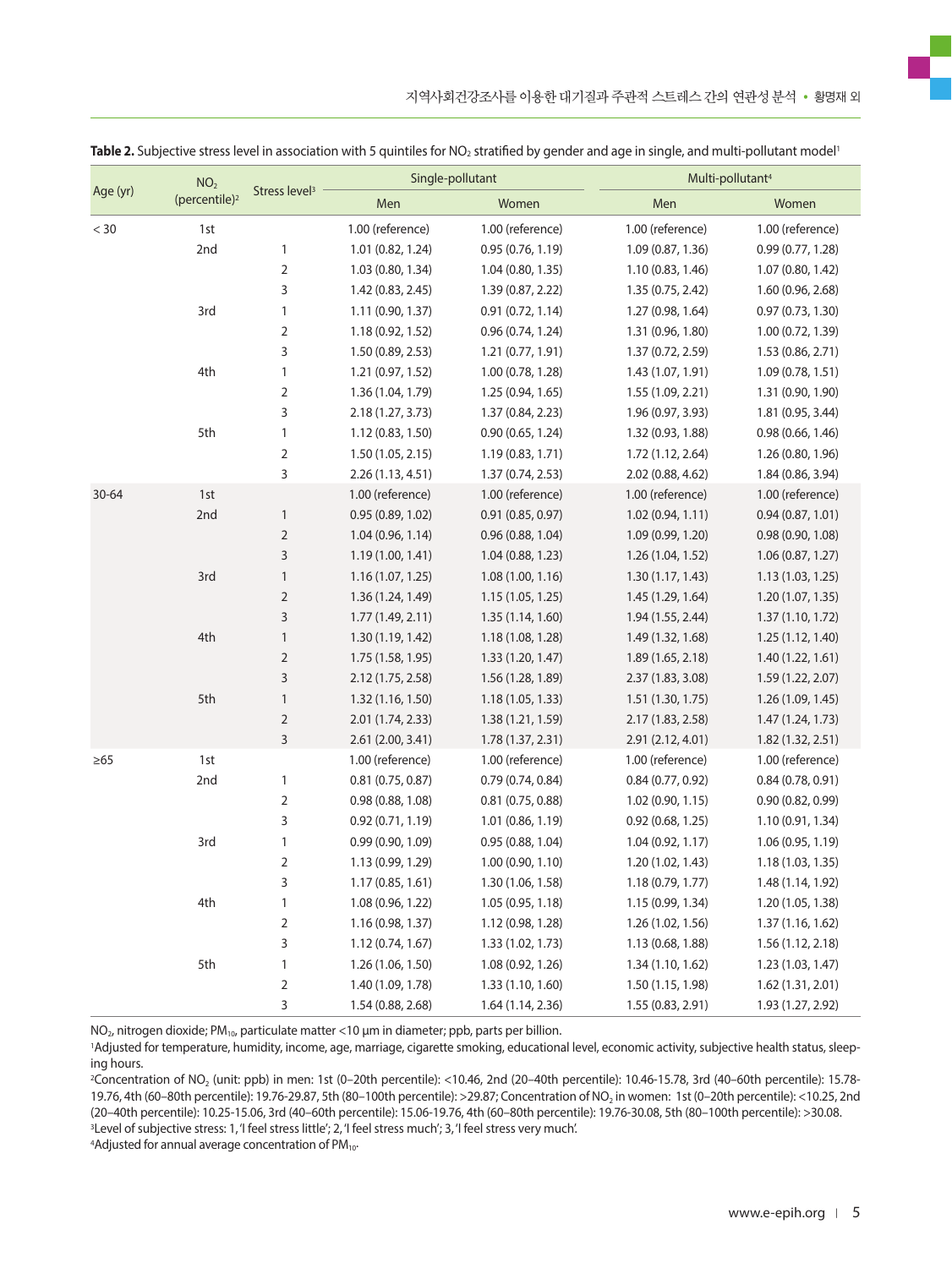| <b>Table 3.</b> Subjective stress level in association with five quintiles for |  |
|--------------------------------------------------------------------------------|--|
| $PM_{10}$ stratified by gender, age in a single-pollutant model <sup>1</sup>   |  |

| Age (yr)  | $PM_{10}$ (per-<br>centile) <sup>2</sup> | <b>Stress</b><br>level <sup>3</sup> | Men               | Women             |
|-----------|------------------------------------------|-------------------------------------|-------------------|-------------------|
| $<$ 30    | 1st                                      |                                     | 1.00 (reference)  | 1.00 (reference)  |
|           | 2nd                                      | 1                                   | 0.92(0.76, 1.12)  | 0.96(0.78, 1.19)  |
|           |                                          | 2                                   | 0.83(0.65, 1.06)  | 0.98(0.77, 1.25)  |
|           |                                          | 3                                   | 1.11 (0.67, 1.84) | 0.95(0.62, 1.46)  |
|           | 3rd                                      | 1                                   | 0.94(0.77, 1.15)  | 0.86(0.69, 1.07)  |
|           |                                          | $\overline{2}$                      | 0.86(0.67, 1.10)  | 0.95 (0.74, 1.22) |
|           |                                          | 3                                   | 1.40 (0.85, 2.29) | 1.23 (0.81, 1.87) |
|           | 4th                                      | 1                                   | 0.85(0.69, 1.05)  | 1.05 (0.83, 1.33) |
|           |                                          | 2                                   | 0.82(0.63, 1.06)  | 1.08 (0.82, 1.40) |
|           |                                          | 3                                   | 1.03 (0.61, 1.73) | 1.20 (0.77, 1.87) |
|           | 5th                                      | 1                                   | 0.97(0.80, 1.19)  | 0.94(0.76, 1.16)  |
|           |                                          | $\overline{2}$                      | 0.95(0.75, 1.21)  | 1.05 (0.82, 1.34) |
|           |                                          | 3                                   | 1.42 (0.88, 2.30) | 0.95(0.63, 1.44)  |
| 30-64     | 1st                                      |                                     | 1.00 (reference)  | 1.00 (reference)  |
|           | 2nd                                      | $\mathbf{1}$                        | 1.02 (0.95, 1.09) | 0.97(0.91, 1.04)  |
|           |                                          | 2                                   | 1.04 (0.95, 1.13) | 1.01 (0.93, 1.09) |
|           |                                          | 3                                   | 1.14 (0.96, 1.35) | 1.05 (0.89, 1.23) |
|           | 3rd                                      | 1                                   | 0.96(0.89, 1.04)  | 1.00 (0.93, 1.08) |
|           |                                          | $\overline{2}$                      | 1.01 (0.92, 1.10) | 1.03 (0.94, 1.12) |
|           |                                          | 3                                   | 1.41 (1.19, 1.67) | 1.21 (1.02, 1.43) |
|           | 4th                                      | $\mathbf{1}$                        | 1.00 (0.92, 1.08) | 0.98(0.90, 1.06)  |
|           |                                          | $\overline{2}$                      | 1.07 (0.97, 1.18) | 0.99(0.90, 1.08)  |
|           |                                          | 3                                   | 1.34(1.11, 1.61)  | 1.03 (0.86, 1.24) |
|           | 5th                                      | 1                                   | 1.12 (1.04, 1.22) | 1.05 (0.98, 1.13) |
|           |                                          | 2                                   | 1.32 (1.21, 1.45) | 1.13 (1.03, 1.23) |
|           |                                          | 3                                   | 1.57 (1.33, 1.87) | 1.31 (1.11, 1.54) |
| $\geq 65$ | 1st                                      |                                     | 1.00 (reference)  | 1.00 (reference)  |
|           | 2nd                                      | 1                                   | 0.87(0.81, 0.94)  | 0.87(0.81, 0.93)  |
|           |                                          | 2                                   | 0.86(0.77, 0.96)  | 0.80(0.73, 0.87)  |
|           |                                          | 3                                   | 0.78(0.59, 1.02)  | 0.83(0.70, 0.99)  |
|           | 3rd                                      | 1                                   | 0.87(0.79, 0.96)  | 0.82(0.75, 0.89)  |
|           |                                          | $\overline{2}$                      | 0.89(0.78, 1.02)  | 0.84(0.76, 0.93)  |
|           |                                          | 3                                   | 0.98(0.73, 1.33)  | 1.20 (1.00, 1.44) |
|           | 4th                                      | 1                                   | 0.81(0.73, 0.90)  | 0.77(0.70, 0.85)  |
|           |                                          | 2                                   | 0.96 (0.82, 1.12) | 0.75(0.67, 0.85)  |
|           |                                          | 3                                   | 0.64(0.43, 0.94)  | 0.90(0.71, 1.14)  |
|           | 5th                                      | 1                                   | 0.98(0.89, 1.08)  | 0.99(0.91, 1.09)  |
|           |                                          | 2                                   | 1.00(0.87, 1.15)  | 0.94(0.84, 1.05)  |
|           |                                          | 3                                   | 1.05 (0.76, 1.45) | 0.99(0.80, 1.24)  |

Values are presented as odds ratio (95% confidence interval).

PM10, particulate matter <10 μm in diameter.

1Adjusted for temperature, humidity, income, age, marriage, cigarette smoking, educational level, economic activity, subjective health status, sleeping hours.

<sup>2</sup>Concentration of PM<sub>10</sub> (unit: mg/m<sup>3</sup>) in men: 1st (0-20th percentile): <38.36, 2nd (20-40th percentile): 38.36-42.47, 3rd (40-60th percentile): 42.47-45.59, 4th (60-80th percentile): 45.59-48.45, 5th (80-100th percentile): >48.45; Concentration of  $PM_{10}$  in women: 1st (0-20th percentile): <38.36, 2nd (20-40th percentile): 38.36-42.44, 3rd (40-60th percentile): 42.44-45.47, 4th (60-80th percentile): 45.47-48.45, 5th (80-100th percentile): >48.45.

<sup>3</sup>Level of subjective stress: 1, 'I feel stress little'; 2, 'I feel stress much'; 3, 'I feel stress very much'.

주관적 스트레스 정도를 보기 위해 남성 99,162명, 여성121,273명 을 대상으로 분석하였다. 남성과 여성 조사대상자 모두 30세 이상 65세 미만이 가장 많았고, '현재 배우자가 있으며, 함께 살고 있음' 에 해당하는 대상자가 가장 많았다. 흡연상태에서 남성은 '가끔 피움, 매일 피움'에 해당하는 현재 흡연자가 가장 많았고, 여성은 '평생 피워본 적 없음'이 가장 많았다. 최종학력은 남성에서 '대학 교 이상'이 가장 많았고, 여성에서 '무학, 서당 및 한학, 초등학교, 중학교 졸업'이 가장 많았다. 현재 경제활동 여부는 남성과 여성 모두 '현재 경제활동하고 있음'이 많았다. 주관적 건강수준은 '보 통'에 응답한 대상자가 가장 많았다. 하루 평균 수면시간은 '6시간 이상 8시간 미만'이 가장 많았다(Table 1). 현재 거주지를 시·군·구 로 분류하여 연평균 대기오염 노출 데이터를 결합하여 각각의 그 룹에서 5분위로 나눈 결과, 남성에서 10.46 ppb 미만, 10.46-15.78 ppb, 15.78-19.76 ppb, 19.76-29.87 ppb, 29.87 ppb 이상으로 범주화 하였고, 여성에서10.25 ppb 미만, 10.25-15.06 ppb, 15.06-19.76 ppb, 19.76-30.08 ppb, 30.08 ppb 이상으로 범주화 하였다. 2013년 연평균 NO2와 PM10의 농도를 시·군·구 단위로 모델링 한 결과, 연 평균 NO2농도가 높은 상위 10%에 해당하는 보건행정 지역은 대 부분 서울특별시, 경기도, 인천광역시에 해당하는 수도권 지역이 었다(Figure 1).

남성과 여성에서 전체 연령을 대상으로 NO2노출 분위에 따라 PM10을 보정한 multi-pollutant model 분석 결과, 가장 높은 5분 위에서 남성의 OR은 '거의 느끼지 않는다'를 기준으로 '조금 느끼 는 편이다'에 응답한 대상자의 OR은 1.38 (95% CI: 1.24-1.54), '많 이 느끼는 편이다'는 1.97 (95% CI: 1.73-2.25), '대단히 많이 느낀 다'는 2.47 (95% CI: 1.90-3.21)이었다. 여성에서 '거의 느끼지 않는 다'를 기준으로 '조금 느끼는 편이다'에 응답한 대상자의 OR은 1.22 (95% CI: 1.10-1.35), '많이 느끼는 편이다'는 1.49 (95% CI: 1.32-1.68), '대단히 많이 느낀다'는 1.92 (95% CI: 1.52-2.43)로 남성 에서 OR이 더 높았고, 노출 분위가 증가할수록 OR이 증가하였다 (Figure 2).

남성과 여성 대상자를 30세 미만, 30세 이상 65세 미만, 65세 이 상으로 나누어 single-pollutant model, multi-pollutant model로 분석하였다. Single-pollutant model분석 결과, 30세 미만에서 남 성과 여성 모두 농도 분위가 증가할수록 스트레스 수준의 위험이 증가하였고, 가장 높은 5분위에서 '거의 느끼지 않는다'를 기준으 로 '많이 느끼는 편이다'에 응답한 남성의 OR은 2.26 (95% CI: 1.13-4.51), 여성의 OR은 1.37 (95% CI: 0.74-2.53)로 가장 높았다. 30세 이상 65세 미만의 남성과 여성 모두 농도 분위 수가 증가할 수록 OR이 증가하였고, 가장 높은 5분위에서 '거의 느끼지 않는 다'를 기준으로 '많이 느끼는 편이다'에 응답한 남성의 OR은 2.61 (95% CI: 2.00-3.41), 여성의 OR은 1.78 (95% CI: 1.37-2.31)로 30세 미만의 연령보다 OR이 더 높았다. 65세 이상에서 남성과 여성 모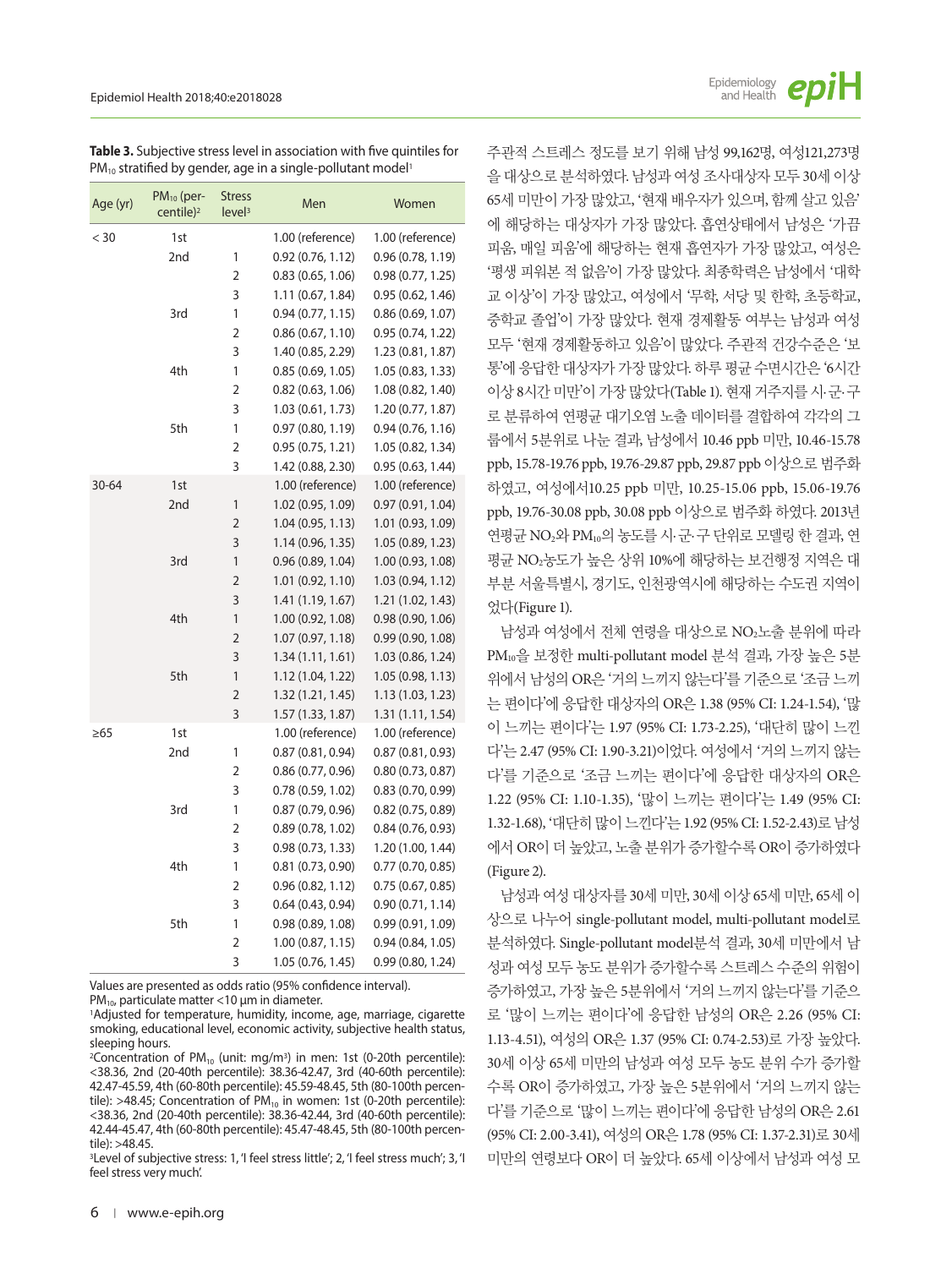두 가장 높은 5분위에서 OR이 가장 높았고, '거의 느끼지 않는다' 를 기준으로 '많이 느끼는 편이다'에 응답한 남성의 OR은 1.54 (95% CI: 0.88-2.68), 여성의 OR은 1.64 (95% CI: 1.14-2.36)이었다. 남성과 여성 모두 30세 이상 65세 미만의 연령에서 NO<sub>2</sub>농도 분위 가가장높은그룹에서 OR이가장높았다(Table 2).

각 NO2 농도 5분위그룹에서 PM10농도를 보정한 multi-pollutant model 분석 결과, 30세 미만에서 남성과 여성 모두 percentile 이 증가할수록 스트레스 수준의 위험이 증가하는 경향을 보였지 만 여성에서는 통계적으로 유의하지 않았다. 남성에서는 가장 높 은5분위에서 OR은 2.02 (95% CI: 0.88-4.62)였고, 여성의 OR은 1.84 (95% CI: 0.86-3.94)였다. 30세 이상 65세 미만의 남성과 여성 모두 농도 분위가 증가할수록OR이 증가하였다. 특히 남성에서 분 위에 따른 OR이 뚜렷이 증가하였으며 모두 통계적으로 유의한 결 과를 보였다. 가장 높은 5분위에서 남성의 OR은 2.91 (95% CI: 2.12-4.01), 여성의 OR은 1.82 (95% CI: 1.32-2.51)로 single-pollutant model보다 더 높은 위험 수준을 보였다. 65세 이상에서 남성과 여 성 모두 가장 높은5분위에서 높았고, 남성의 OR은 1.55 (95% CI: 0.83-2.91), 여성의 OR은 1.93 (95% CI: 1.27-2.92)이었다. PM<sub>10</sub>을 보 정한 multi-pollutant model에서 NO2농도 분위에 따른 스트레스 수준의 위험이 더 컸고, 특히 30세 이상 65세 미만의 남성에서OR 이가장높았으며통계적으로유의한결과를보였다(Table 2).

PM10 농도를 20 percentile에 따라 5분위로 나누어 독립변수로 두고 분석한 single-pollutant model에서는 전반적으로 유의한 결 과를 보이지 않았다. 30세 이상 65세 미만에서 percentile이 증가 할수록 스트레스 수준의 위험이 증가하는 경향을 보였지만, 가장 높은 5분위의 남성에서만 통계적으로 유의한 결과를 보였다(Table 3). 분석 결과, '거의 느끼지 않는다'를 기준으로 '많이 느끼는 편이다'에 응답한 남성의 OR은 1.57 (95% CI: 1.33-1.87), 여성의 OR은 1.31 (95% CI: 1.11-1.54)였다.

## 고 찰

2013년 지역사회건강조사 자료를 이용하여 조사 대상자의 253 개 보건행정 단위의 현재 거주지 주소를 바탕으로 대기오염 노출 자료를 매칭하여 주관적 스트레스 정도를 분석하였다. 분석 결과, 사회경제적 활동이 활발한 남성과 여성 30세 이상 65세 미만의 연 령에서 대기오염 노출 농도에 따른 분위가 증가할수록 스트레스 수준의위험이증가하였다.

지역사회 건강조사는 매년 고혈압, 당뇨병, 이상지질혈증, 뇌졸 중, 심근경색증, 관절염 등 급성 및 만성질환에 대한 의사진단 여 부를 조사한다. 질환의 유무는 일상 생활에서 느끼는 스트레스 수준과 삶의 질에도 큰 영향을 미친다[10]. 특히 관절염과 같은 활 동에 제한이 있는 질환에 따라 느끼는 개인의 건강수준은 매우

낮을 것이다. 2013년 조사 결과, 고혈압 의사진단을 받은 대상자는 총 55,632명, 당뇨병은 20,922명, 관절염은 31,675명이었다. 이를 성 별, 연령별로 나누어 분석하였을 때, 층화 변수에 따른N수가 매우 적어 통계적으로 유의한 결과를 내기 어렵다. 따라서, 질병 이환과 연관된 복합적인 지표로 주관적 건강수준을 '매우 좋음', '좋음', '보통', '나쁨', '매우나쁨'로응답한변수를이용하여보정하였다.

현재까지 공중보건학적 관점에서 대기오염 물질에 대한 노출과 건강영향 연구는 주로 단일 대기오염물질에 중점을 두었다. 그러 나 실제적으로 오염물질에 대한 노출은 다양한 배출원과 대기오 염 물질에 노출되기 때문에 multi-pollutant model 접근법으로 나 아갈 것을 권장하고 있다[11]. 따라서 본 연구에서는 대기오염 물 질 중 인체에 직접적인 영향을 미칠 수 있는 NO<sub>2</sub> 노출에 따른 single-pollutant model과 PM10을 보정한 multi-pollutant model 모 두 분석하여 결과를 비교하였다. 남성과 여성 전체를 NO2농도에 따라 5분위로 나누어 분석하였을 때, 분위수가 증가할수록 주관 적 스트레스 상태의 OR이 증가하였고, 특히 여성보다 남성의 OR 이 더 높았다. 이러한 정신적 스트레스 정도는 평소 개인이 느끼는 건강관련 삶의 질과 연관이 있는데, 2005년 일본에서 연구한 바 에 따르면, 교통량이 많은 도로 근처에 거주하는 집단에서 건강관 련 삶의 질이 낮았다고 보고하였다[12]. 이는 많은 교통량으로 인 해 고농도의 NO2에 노출되면 알레르기성비염[13], 천식[14] 및 호 흡기증상의 악화[15] 등 단기노출로 인한 인체에 급성영향으로, 복합적으로 느끼게 되는 불쾌감 등의 주관적 건강상태와 건강 관 련 삶의 질에도 영향을 미칠 수 있다는 것을 시사한다. 실제로 인 체에 흡입된 대기오염물질은 직접적으로 지질과 단백질의 산화촉 진제로 또는 자유라디칼(free radical)로 작용하여 산화 스트레스 를 촉진시키고 염증반응을 유도하게 된다[16]. 인체 내 자유라디 칼 농도가 증가하면 산화 손상 스트레스로 인해 죽상 동맥 경화 증, 심장 마비, 만성 염증성 질환과 파킨슨병, 알츠하이머와 같은 중추신경계 장애를 유발할 수 있다[17]. 이러한 신체 내 손상은 개 인이 일상생활에서 느끼는 신체기능의 저하로 인해 정신적으로 영향을미칠수있다.

남성과 여성에서 사회 인구학적 연령에 따른 결과를 보기 위해 30세 미만, 30세 이상 65세 미만, 65세 이상으로 나누어 분석하였 다. 30세 이상 65세 미만의 남성과 여성은 사회 및 경제 활동이 가 장 활발하고, 30세 미만의 연령에 비해 상대적으로 신체적 기능의 감퇴가 시작되는 시기이다. 모든 연령군에서 NO2농도의 분위수 가 증가할수록 스트레스 정도의OR이 증가하였다. 특히, multipollutant model에서 30세 이상 65세 미만의 남성에서 OR이 뚜렷 하게 증가하였고, 모두 통계적으로 유의한 결과를 보였다. 이 시기 는 활동성이 가장 많고, 사회 및 경제활동이 가장 활발한 시기로 써 일상생활에서 실내외 대기오염에 노출되기 쉽다. 또, 사회 경제 적 수준에 따라 상대적으로 다른 연령군에 비해 민감하게 반응하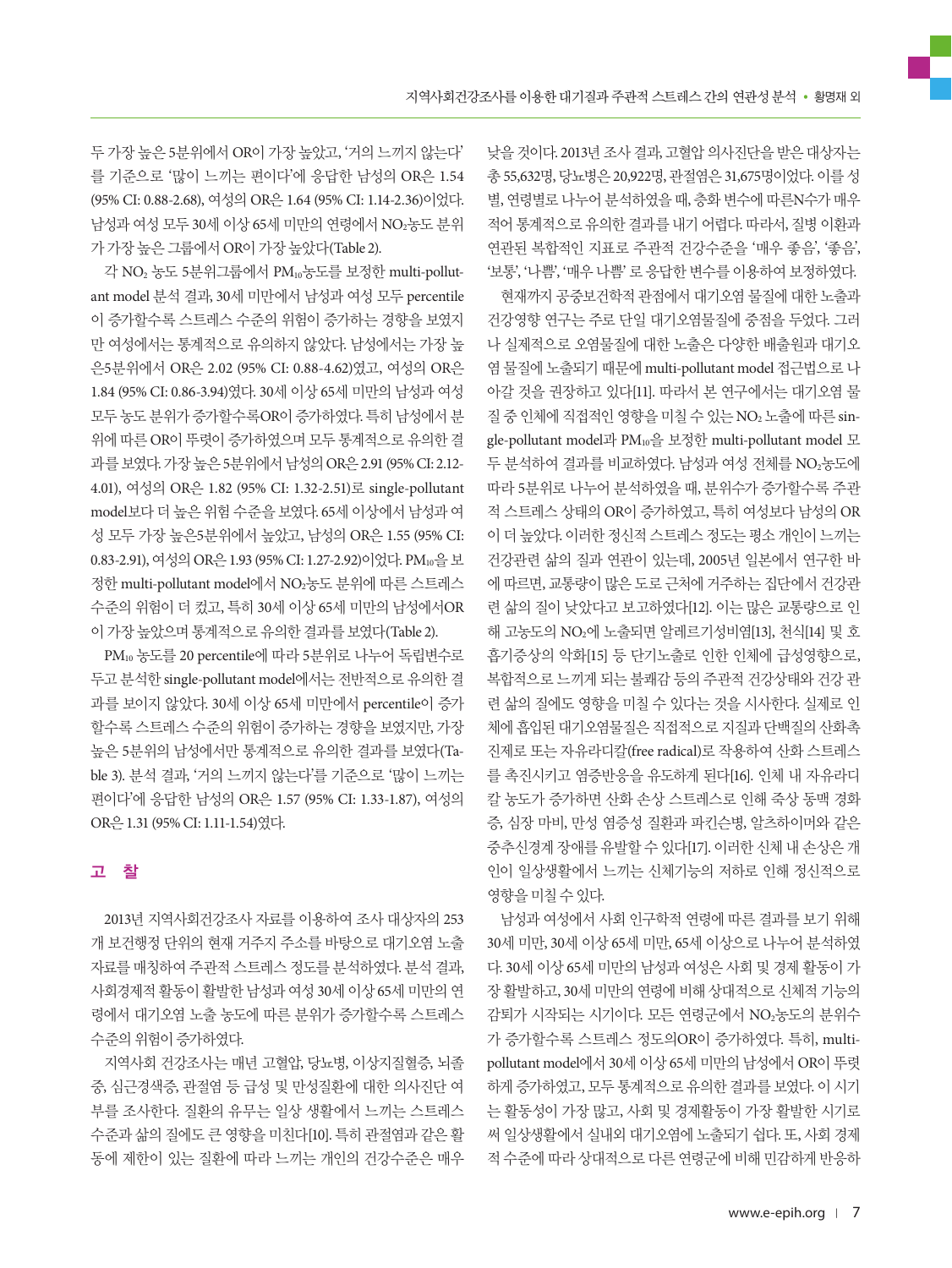여 30세 미만 연령군과 65세 이상 연령군에 비해 민감집단이기 때 문일 것이라 판단된다. 질병 이환에 따른 복합적인 지표로 주관적 건강상태에 따른 스트레스 정도를 분석한 결과, 건강상태가 나빠 질수록 OR이 뚜렷하게 증가하였다. 하루 평균 수면시간에 따른 스트레스 정도를 분석한 결과, 남성과 여성모두 30세 이상 65세 미만의 연령에서 하루 평균 수면시간이 감소할수록 OR이 뚜렷하 게증가하였다.

본 연구에서는 PM10의 영향을 보기 위해 농도에 따라 5분위로 나누어 분석을 시행하였다. Single-pollutant model 결과, 30세 이 상 65세 미만의 남성에서 PM10의 분위수가 높아질수록 스트레스 정도의 OR이 뚜렷하게 증가하였으나 제4분위와 5분위에서만 통 계적으로 유의한 결과를 보였다. 여성에서도 분위수가 높아질수 록 OR이 증가하는 경향을 보였으나 가장 높은 5분위에서만 통계 적으로 유의한 결과를 보였다(Table 3). 이는 사람에게 PM10보다 NO2의 영향이 크다는 것을 보여준다. 도로 위 자동차의 배출가스 는 국내 대기오염의 주 원인 중 하나이다. 도로의 교통량과 대기오 염 물질의 상관성을 조사한 결과, PM10보다 NO2에서 상관성이 매 우높게나왔고, 이는 PM10농도는자동차배출가스의영향을직접 적으로 반영하지 않는다는 결과를 보여준다[18]. 우리는 일상 생 활에서 각종 교통수단을 자주 이용할 뿐만 아니라 수많은 교통량 에서 배출되는 가스에 직·간접적으로 노출되고 있다. 따라서, NO2노출로 인한 신체적 및 정신적 피해를 감소시키기 위해서 교 통수단과 다양한 대기오염 물질의 배출원에 대한 규제가 필요하 다는것을시사한다.

본 연구는 지역사회 건강조사에서 시행되는 통계자료가 253개 보건행정 지역단위로 산출된다는 장점을 이용하여 253개 지역의 대기오염 농도자료를 결합하여 분석하였다는 강점이 있다. 그러 나 현재 일반 연구자들에게 제공되는 지역사회 건강조사 통계자 료는 조사가 시행된 날짜 변수가 제공되지 않기 때문에 우리는 연 평균 대기오염농도를 산출하여 상대적으로 long-term exposure 에 해당하는 결과값을 얻었다. 대기오염 물질 단기노출은 인체 내 산화 스트레스 손상을 일으키고[19], 고농도에 노출되게 되면 급 성 스트레스에 반응 시 분비되는 호르몬인 cortisol, norepinephrine 농도가 증가한다고 보고하였다[20]. 따라서, 지역사회 건강조 사 대상자의 조사 시행 날짜에 따른 대기오염 단기노출로 인한 건 강영향을 보기 위해서 일별자료를 결합하여 분석한다면 더 큰 영 향을 볼 수 있을 것이라고 판단된다. 본 연구자는 현재 가용한 대 기오염 농도자료가 2013년으로 제한되어 2013년의 지역사회 건강 조사 통계자료만 이용하였지만, 추후 다른 연도의 대기오염 농도 자료가 구축되면 연도별 농도변화에 따른 건강영향을 분석할 수 있을 것이다. 또, 본 연구에서 대상자들의 대기오염 노출은 실외 대기오염노출에 근거한 자료이다. 노출에 많은 영향을 미치는 가 정과 직장 내 환경에서의 노출을 반영하지 못했다는 제한점이 있 다. 매년 질병관리본부에서 주관하는 지역사회건강조사는 전국 적으로 8월 말에 시작하여 10월 말에 종료하여 실질적으로 연중 두, 세 달 동안만 시행된다. 따라서, 253개 지역의 연평균 NO2 농도 를 결합하여 분석하였지만, 연중 계절성을 고려하지 못하였다는 제한점이 있다.

국내의 대기오염에 의한 건강영향 연구 다수는 국내 자동 측정 망에서 수집된 대기환경자료를 이용하였다. 국내 자동 측정망에 서 수집된 대기물질 농도자료는 측정점의 밀도가 낮은 지역의 농 도는 정확성이 낮고, 자료가 미비하다는 한계점을 가지고 있다. 따 라서 본 연구에서 이용한 KAQFS 자료를 이용하여 지역사회 건강 조사의 보건행정 지역단위로 대기오염 물질 농도를 산출하였고, 시·군·구 단위의 해상도로 대기오염 노출에 의한 스트레스 정도 를 분석하여 기존의 연구에서의 한계점을 보완하였다. 그러나 본 연구에서사용한대기오염노출값은실제측정자료가아닌 CMAQ 모델값을 이용하였다는 제한점이 있다. 모델링 과정에서 입력값 인 국내 배출량 자료는 2008년 국립환경과학원에서 제공하는 자 료를 이용하였지만, 전국 226개 측정자료만을 사용하였고, 전국의 배출원으로부터오염물질의배출량을반영하는데한계가있다.

기존의 국내 연구들은 대기오염으로 인한 건강 관련 질병발생 과 이환 지표에 집중하여 보고되었지만, 본 연구에서는 질병 발생 수준 이전에 일상 생활에서 느끼는 정신적 감정상태에 대한 영향 을 분석하였다는 데 의의가 있다. 본 연구는 가용할 수 있는 단년 도모델링자료와지역사회건강조사를결합하여대기오염노출에 대한 주관적 스트레스 영향을 연구하였다. 추후 보건행정단위의 가용한 대기오염 노출자료를 확대하여 지역단위의 건강지표를 이 용하여 연구한다면, 매년 보건행정 지역단위에서 대기오염 노출 로 인한 개인 및 지역사회의 건강관련 주관적 삶의 질의 수준을 평가하여 보건 및 복지정책 수립 시 유용한 근거로 이용될 수 있 을것이다.

본 연구에서는30세 이상 65세 미만의 남성과 여성에서 NO<sub>2</sub> 농 도와 주관적 스트레스 정도가 관련이 있었다. 2013년 환경부에서 공개한 16개 시도의 연평균 NO2측정 결과, 가장 높았던 서울지역 이 35 ppb, 가장 낮았던 제주지역은 8 ppb로 지역 간의 차이가 컸 다. 이는 집단의 수준에서 사회 경제적 요인에 따라 질병 발생 및 이환에 영향을 미칠 수 있는 정신적 감정상태의 차이도 크다는 것 을 시사한다. 우리는 매년 보건행정 지역단위로 산출되는 지역사 회 건강조사 통계자료를 이용하여 지역 간 대기오염 농도에 따른 보건정책 수립 시, 과학적 근거에 기반을 둔 좋은 정책을 만들 수 있다고생각한다.

## 감사의 글

This work was supported by the Korea Centers for Disease